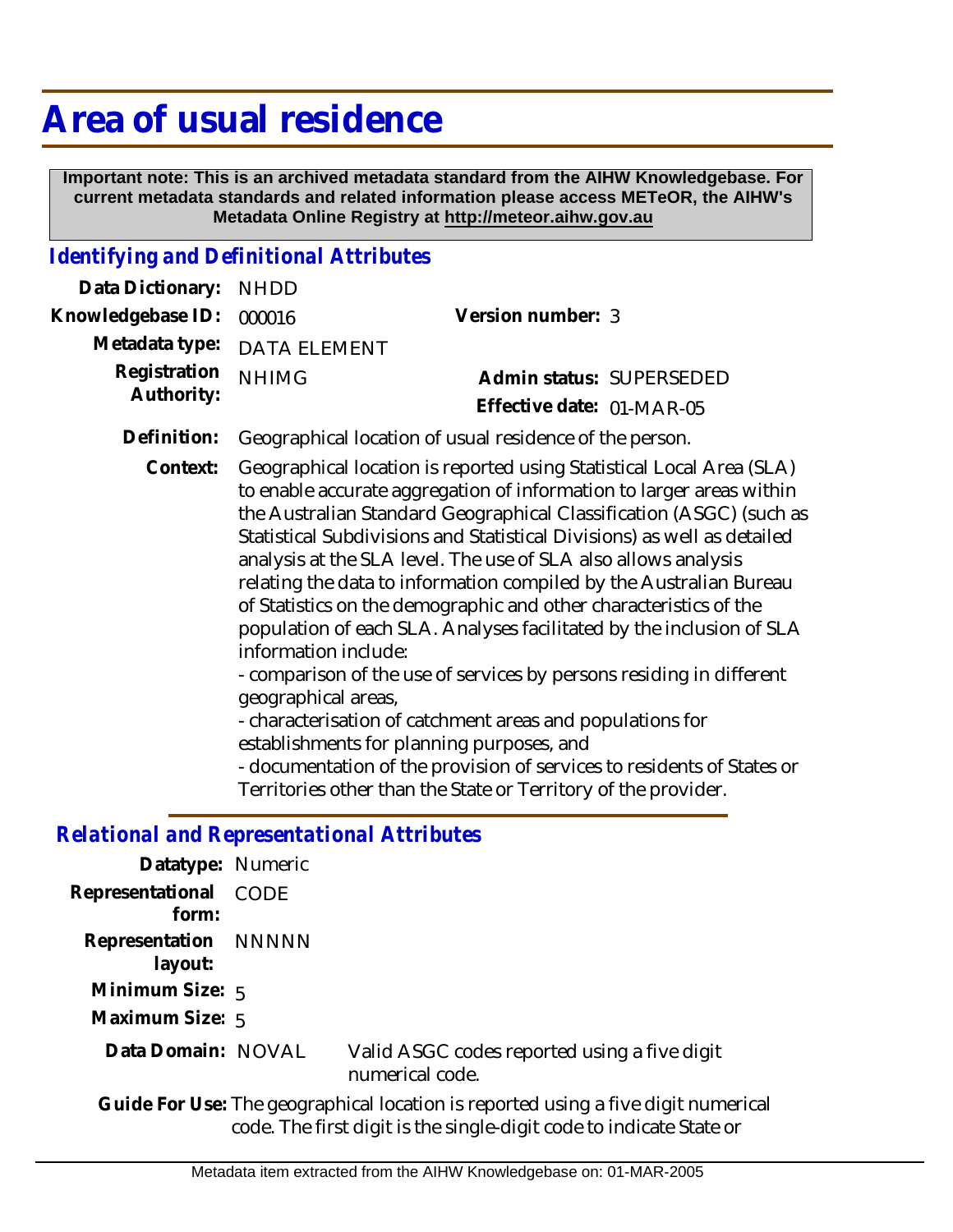Territory. The remaining four digits are the numerical code for the Statistical Local Area (SLA) within the State or Territory. The single digit codes for the States and Territories and the four digit codes for the SLAs are as defined in the Australian Standard Geographical Classification (ASGC).

The ASGC is updated on an annual basis with a date of effect of 1 July each year. Therefore, the edition effective for the data collection reference year should be used.

The codes for SLA are unique within each State and Territory, but not within the whole country. Thus, to define a unique location, the code of the State or Territory is required in addition to the code for the SLA.

The Australian Bureau of Statistics' National Localities Index (NLI) (ABS Catalogue number 1252.0) can be used to assign each locality or address in Australia to a SLA. The NLI is a comprehensive list of localities in Australia with their full code (including State or Territory and SLA) from the main structure of the ASGC.

For the majority of localities, the locality name (suburb or town, for example) is sufficient to assign a SLA. However, some localities have the same name. For most of these, limited additional information such as the postcode or State can be used with the locality name to assign the SLA. In addition, other localities cross one or more SLA boundaries and are referred to as split localities. For these, the more detailed information of the number and street of the person's residence is used with the Streets Sub-index of the NLI to assign the SLA.

If the information available on the person's address indicates that it is in a split locality but is insufficient to assign an SLA, the code for the SLA which includes most of the split locality should be reported. This is in accordance with the NLI assignment of SLA when a split locality is identified and further detail about the address is not available.

The NLI does not assign a SLA code if the information about the address is insufficient to identify a locality, or is not an Australian locality. In these cases, the appropriate codes for undefined SLA within Australia (State or Territory unstated), undefined SLA within a stated State or Territory, no fixed place of abode (within Australia or within a stated State or Territory) or overseas should be used.

**Related metadata:** supersedes previous data element Area of usual residence version 2